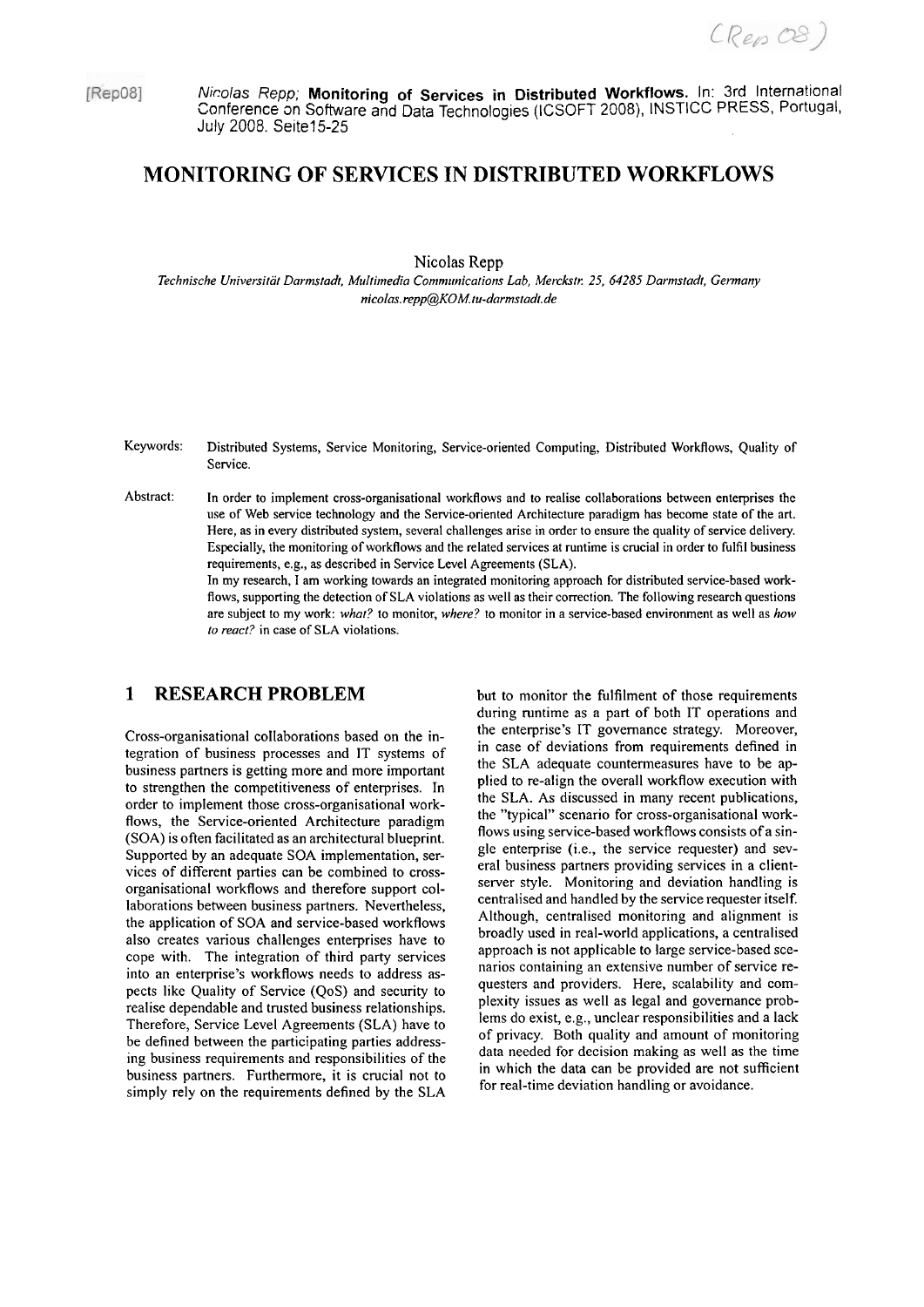

Figure 1: Layered model of Web service related standards

Currently, two overarching classes of service monitoring approaches can be differentiated in practice based on the layers they are working on. Real world enterprises often combine approaches of both classes in order to harvest a broad scale of data for decision making. The first class contains approaches, which primarily work on transport layer and below. They make strong use of existing network management Systems, e.g., based on the Simple Network Management Protocol (SNMP) or the less established Remote Management (RMON) Standard to monitor service execution. Here, service implementations, e.g., Web services, are seen as additional network resources which can be managed by the network management system. Approaches also using application layer knowledge define the second class of monitoring approaches, which are often part of the service runtime environment, i.e., the application Server on service provider side or the execution engine on service requester side. Both classes have in common, that they are primarily implemented using a centralised architecture for information gathering, where monitoring units and decision making components are located with the service requesters, even if monitoring data is collected in a distributed fashion. As centralised management has different drawbacks with respect to scalability and performance, various enhancements of the centralised network management approaches do exist, which are in fact capable of distributing parts of the information gathering process. Nevertheless, decision making in case of SLA violations is coordinated by a central instance.

Additionally, the selection of the "right" parameters to monitor during service execution is crucial in order to reduce the amount of monitoring data needed as well as the delay resulting from analysis of the data. In addition, current monitoring approaches often lack the provision of fine grained information about service status due to the information hiding principles used in current infrastructure implementations. Here, a cross-layer approach to detect SLA violations by correlating events fiom various layers and sources is helpful for an efficient and proactive monitoring of services (cp. Figure I for a Web service related overview of layers).

The remaining part of this paper is structured as follows. In the next section, the objectives of my research are discussed in more detail. Afterwards, I present the expected outcome of my overall research separated in individual contributions. The subsequent section discusses the research methodology followed by a section containing the current Stage of my research. Before the paper closes with a conclusion and outlook, the state of the art in service and cross-layer monitoring is presented.

## **2 OUTLINE OF OBJECTIVES**

The overall goal of my research is the development of an efficient, scalable, and nevertheless easy to integrate monitoring approach for workflows in distributed service-based environments. The objectives of the work are best defined by the following research questions:

- What parameters of single services or workflows as composition of services have to be monitored?
- Where to place monitoring units in a distributed service-based environment?
- What to do in case of SLA violations of single services and complete workflows?
- How to integrate all of the monitoring and deviation handling in existing workflows, workflow/process engines, and infrastructures?

Hereby, the peculiarities of service-based environments need to be considered in particular, i.e., the large scale of the distributed system in scope, the different spheres of control being addressed (e.g., service requester, service provider, intermediaries, and network providers), and the instabilityldynamics of relationships between parties.

# **3 EXPECTED OUTCOME**

In order to create a distributed but nevertheless smoothly integrable monitoring approach, several contributions are planned or already realised. As a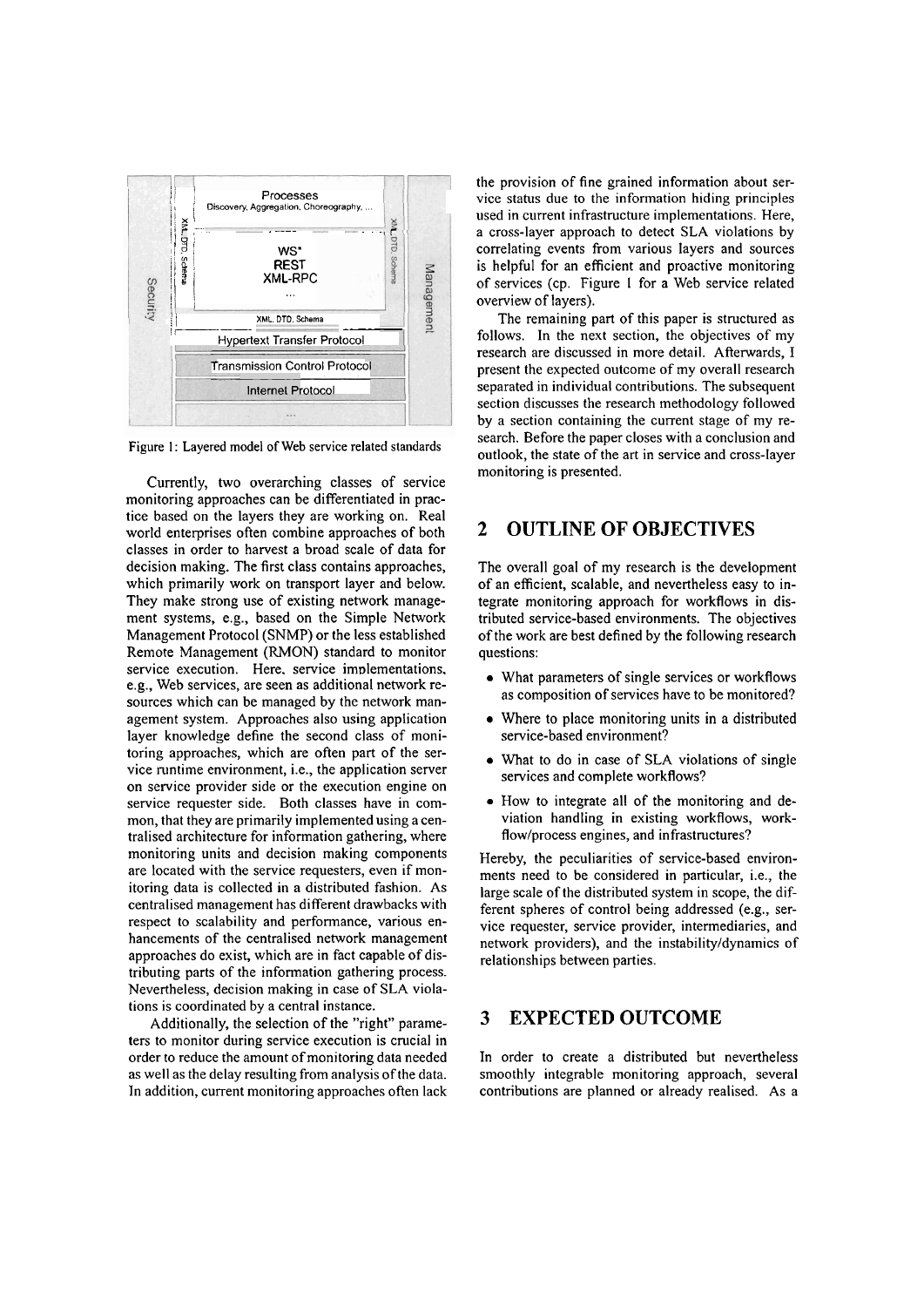foundation, a cross-layer analysis of correlations between network anomalies (e.g., time-outs, lost packets) and the behaviour of Web service quality was carried out, resulting in the definition of metrics for service monitoring (here in the context of Web service technology). In order to define not only monitoring requirements in parallel to a workflow definition, e.g., using the Business Process Execution Language (BPEL), but also adequate reactions to deviations, a policy language based on the WS-Policy Language of the World Wide Web Consortium **(W3C)**  was defined. Furthermore, a mobile agent-based approach to the monitoring and deviation handling of distributed service-based workflows was designed and is currently beeing implemented based on Web service technologies as a proof of concept also facilitating the policy language. A special focus is on the placement of monitoring units in a service-based environment. Here, the benefits of distributed monitoring and deviation handling to improve scalability, to minimise monitoring traffic in networks, and to improve reaction times in case of deviations from given requirements will be addressed by defining appropriate distribution strategies and algorithms. Those evaluations will be based on the application of simulation approaches.

## **4 RESEARCH METHODOLOGY**

The different contributions of my research determine different research approaches, so that not only a single research methodology can be applied. The following list gives an overview of the contribution and the research methodology / approach used:

- Conceptual work to analyse the problem space and to design the architecture as well as monitoring and deviation handling approaches
- Measurements of "real world" Web services in test-bed to derive metrics for cross-layer monitoring
- Analytical evaluation of the benefit of distribution mechanisms as a foundation for their subsequent simulation
- Simulation to evaluate improvements of reaction times, scalability, and minimised monitoring traffic by the distribution of monitoring functionality
- Prototypical implementation of the architecture as well as monitoring and deviation handling approaches

Only the combination of all methodologies allows an integrated treatment of the research questions addressed before.

### **5 STATE OF THE RESEARCH**

In this section, the core building blocks (i.e., contributions) of my research are presented. Here, my recent work in the cross-layer monitoring of services is presented in short summary as well as the agentbased monitoring and deviation handling approach named Automated Monitoring and Alignment of Ser*vices* (AMAS.KOM), its architecture and its underlying distribution strategies for monitoring and alignment agents in a service-oriented environment (work in progress). In addition, a policy language for the definition of requirements and countermeasures is presented.

### **5.1 Cross-layer monitoring of services**

The idea behind cross-layer monitoring is to monitor service execution on different protocol layers. The basic assumption for this kind of monitoring is that the propagation of events through the protocol stack takes (too much) time, which othenvise could be used for the preparation of countermeasures in case of any problems. During service execution several problems can occur, which all have an impact on Web service behaviour. On network layer, routing problems, e.g., hosts which are not reachable, congestion in Intemet routers as well as traffic bursts may exist. On transport layer, e.g., the retransmission of packets due to packet loss or connection setup problems generates delays. There are also some potential problems on application layer, e.g., non-existing or non-accessible resources or problems during SOAP due to incomplete or non-valid XML data (cp. Table I for some overall examples). Many of the aforementioned problems are already solved in modern systems. Nevertheless, the knowledge about them can be used for monitoring and deviation handling.

| Protocol    | <b>Measuring Point / Parameter</b> |
|-------------|------------------------------------|
| ТP          | <b>ICMP</b> messages               |
| <b>TCP</b>  | Size of advertising window         |
|             | Roundtrip time                     |
|             | Sequence numbers in use            |
|             | Flags used in packets              |
|             | Information about timers           |
| <b>HTTP</b> | Header information                 |

Table **I:** Measuring **points** per **protocol** layer

In (Repp et al., 2007a) and (Repp et al., 2007b), transport layer parameters are used to derive metrics and heuristics for performance anomaly detection, e.g., the average throughput in bytes per second, the throughput based on a moving average over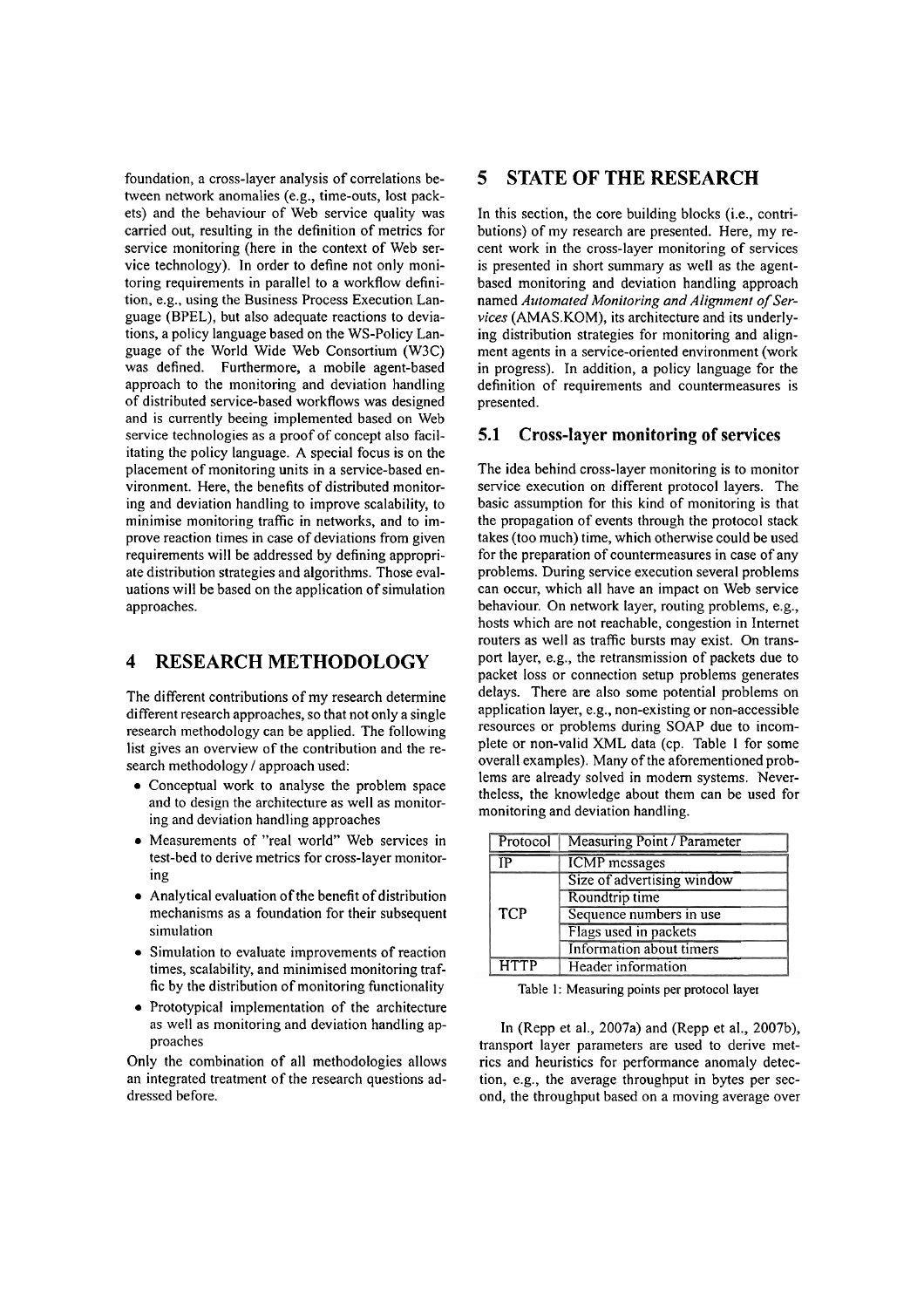a given window, or the number of gaps in sequence numbers based on a moving average over a given window size. The aggregation of single metrics in combination with the usage of appropriate thresholds allows to build heuristics to detect anomalies.

The evaluation of different combinations of metrics showed that, e.g., the roundtrip time extracted from TCP packets can be used as trend estimate for the overall response time of sewices. In combination with adequate thresholds, a waming to a deviation handling module can be sent before a real problem occurs on service level (i.e., application layer).

### **5.2 Agent-based distributed monitoring and alignment**

For scalable and high-performing service monitoring and alignment the use of distributed monitoring mechanisms in combination with cross-layer data is crucial. As a foundation to design and implement such mechanisms, I apply the mobile agent paradigm to service monitoring, where agents take the role of monitoring units, capable of executing countermeasures in an autonomic manner. Monitoring and alignment agents (MAA) are automatically created based on a given process description and requirements specification and afterwards deployed using dedicated distribution mechanisms.

#### Generation of monitored workflow instances

This section will give a short overview about the process to automatically generate MAA based on a given workflow description and related business requirements. In my approach, which is already partially implemented in the AMAS.KOM architecture, the generation of MAA is realised by a transformation process, transforming both workflow description and business requirements into monitored workflow instances. In AMAS.KOM, an existing workflow description (e.g., described in WS-BPEL) is analysed and modified in order to integrate proxy services for the redirection of service calls to the monitoring and alignment infrastructure and the respective MAAs. The approach contains four basic transformation steps:

- 1. Annotation
- 2. Modification and Splitting
- **3.** Generation
- 4. Distribution

During "Annotation", the description of a business process has to be connected to a specification of business requirements using a semiautomatic approach.



Figure 2: Classical centralised monitoring of services



Figure **3:** Monitoring of services using distributed **MAA** 

Policy documents in machine-readable format have to be created containing the requirements of the complete workflow. For the specification of both requirements and possible reactions to deviations from the requirements, the *Web Service Requirements und Reaction Policy Language* (WS-Re2Policy) can be used, which is discussed in a later section. In the next step "Modification and Splitting", requirements for single services are derived by analysing the overall requirements. Therefore, QoS-aware planning approaches and algorithms are applied to generate feasible execution plans, e.g., as discussed by (Canfora et al., 2005) and (Berbner et al., 2006). During the "Generation" step, MAAs are created based on the policy information. Subsequent to their generation, the MAAs have to be distributed in the infrastructure during the "Distribution" step, based on the results of suitable distribution algorithms. An in-depth discussion of the single steps is subject of (Repp et al., 2008).

### Distribution strategies for MAA

MAAs are responsible for certain parts of a workflow, i.e., single sewices or sub-workflows. MAAs can be distributed between service providers, requesters, and intermediaries based on distribution algorithms. In classical monitoring approaches monitoring is mostly carried out by every party on its own. From a sewice requesters perspective, the only monitoring data available is the one gathered in the domain (cp. Figure 2). Monitoring using **MAA** allows the placement of monitoring units at different locations in an infrastructure, e.g., after a weak link, i.e., a link with bad QoS characteristics (cp. Figure 3). Furthermore, the monitoring and alignment sewices offered by a MAA can be shared between different service requesters and can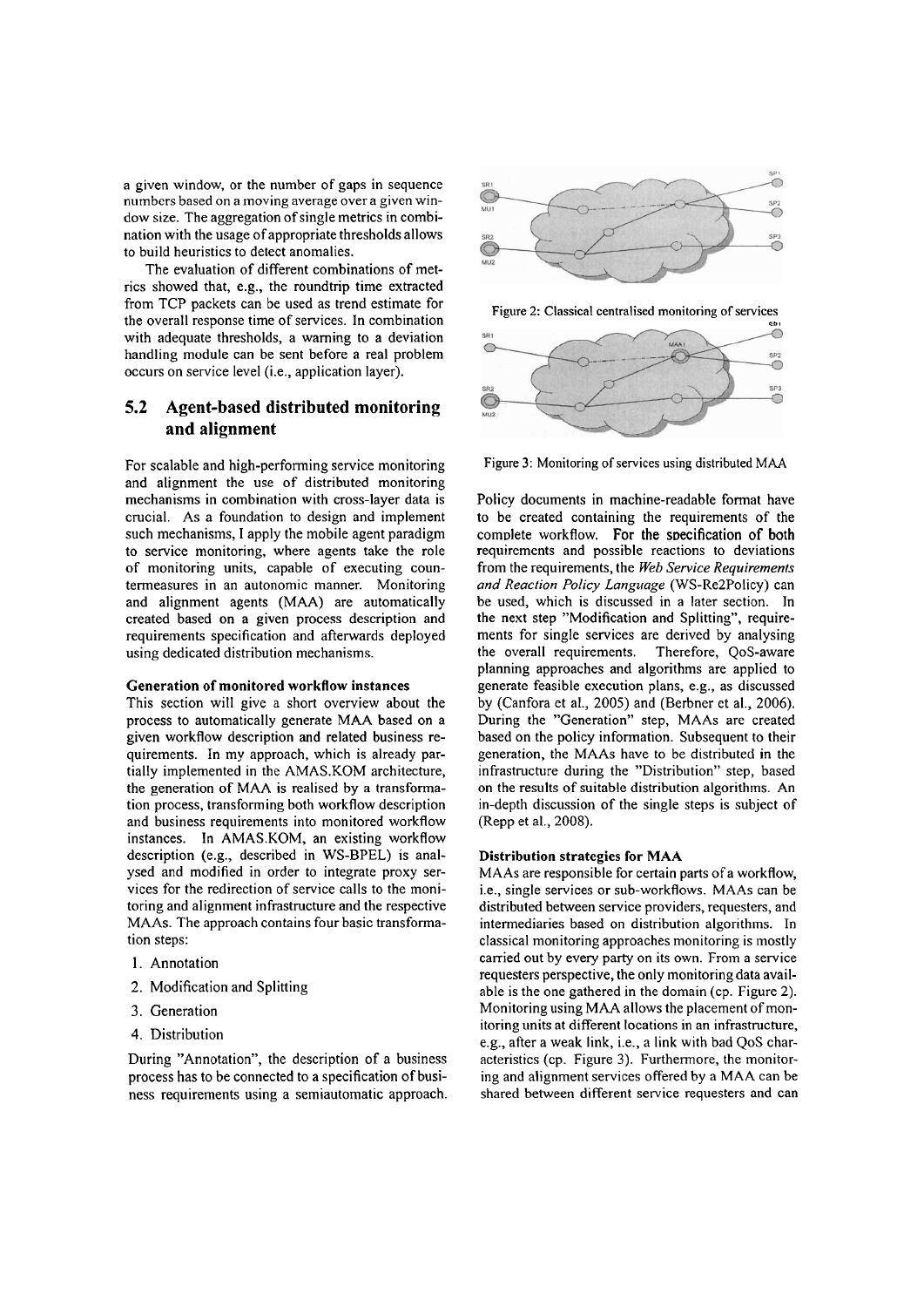also be used in combination with more centralised approaches. Here, the overall goal is the improvement of scalability, the minimisation of monitoring traffic, and the improvement of reaction times in case of deviations.

The distribution of MAA is the current focus of my work. Currently, I am investigating mechanisms and algorithms to support both the initial distribution of MAA and the continuous improvement of their location using agent mobility, cloning, and the fusion of agents. Furthermore, adequate delegation mechanisms between agents are under investigation. Both will be evaluated using simulation approaches. Therefore, I am enhancing the OMNet++ network simulator to support my agent based monitoring approach.

### **5.3 The Requirements and Reactions Policy Language**

In order to generate and distribute MAA a description of the monitoring requirements is needed, which the agent carries during its "journey" in the infrastructure. A limitation of existing requirements languages is that they do not support deviation handling capabilities, allowing the MAA to react based on a given set of allowed reactions. Therefore, I developed the WS-Re2Policy language based on the well known WS-Policy language of the W3C. WS-Re2Policy language uses the well-founded Event-Condition-Action (ECA) rules paradigm. The elements of the language can be mapped to concepts of the ECA paradigm, i.e., events are the subjects to monitor, conditions the thresholds for monitoring, and actions the reactions to deviations.

Every WS-Re2Policy compliant document has a requirements and a reactions part. Requirements can be described in any WS-Policy compliant language. Reactions are simple, easy to understand and implementation independent control constructs. The following reactions are currently supported:

- Restart of selected services
- Renegotiation of Service Level Agreements
- Replanning of execution plans
- Selection of different services based on various criteria
- Report results to caller or different third parties
- Interruption of execution

In addition, different control constructs, e.g., iterations and sleep, are supported. More details on the WS-Re2Policy language can be found in (Repp et al., 2008).

### **5.4 The AMAS-KOM architecture and prototype**

In order to integrate the different research contributions the AMAS.KOM architeciure has been designed and implemented based on current Web sewice standards as a proof of concept.

The architecture consists of four core components, which contain unique functionalities realised by the AMAS.KOM architecture. The core components are:

- AMAS Controller: provides the transformation logic to create a monitored workflow and create service specific policy documents.
- AMAS Repository: used to store policies and configurations of overall System and its MAAs.
- Monitoring and Alignment Manager: responsible for the generation of MAAs and their distribution.
- Monitoring and Alignment Agents: realised as mobile software agents responsible for the monitoring and the execution of countermeasures. MAAs are extendable by plug-ins to support various monitoring interfaces, e.g., SNMP.

The implementation of AMAS.KOM uses the JADE agent development framework, enriched by Apache Axis to integrate a plethora of different Web service standards and related specifications, i.e., the Web service description language (WSDL) 1.1, SOAP 1.2, and the REST approach as transport mechanisms. Furthermore, WS-Policy 1.5 and WS-SecurityPolicy 1.1 are supported as policy formats as well as WSBPEL 2.0 for the description of workflows.

### *6* **STATE OF THE ART**

There are various approaches for the monitoring of services in distributed workflows. Approaches can be divided into centralised and decentralised as well as functional and non-functional monitoring approaches. Robinson discusses monitoring of functional requirements specified in temporal logic, which are evaluated in parallel to the workflow execution (Robinson, 2005). The handling of deviations is not supported by the approach. Spanoudakis and Mahbub also use logical constructs to describe functional monitoring requirements. In their approach, BPEL4WS code is transformed into event calculus for monitoring (Spanoudakis and Mahbub, 2006). Also, no support for the handling of deviations based upon the monitoring results is offered. (Baresi and Guinea, 2005) discuss a monitoring approach, in which monitoring requirements are embedded as pre- and post-conditions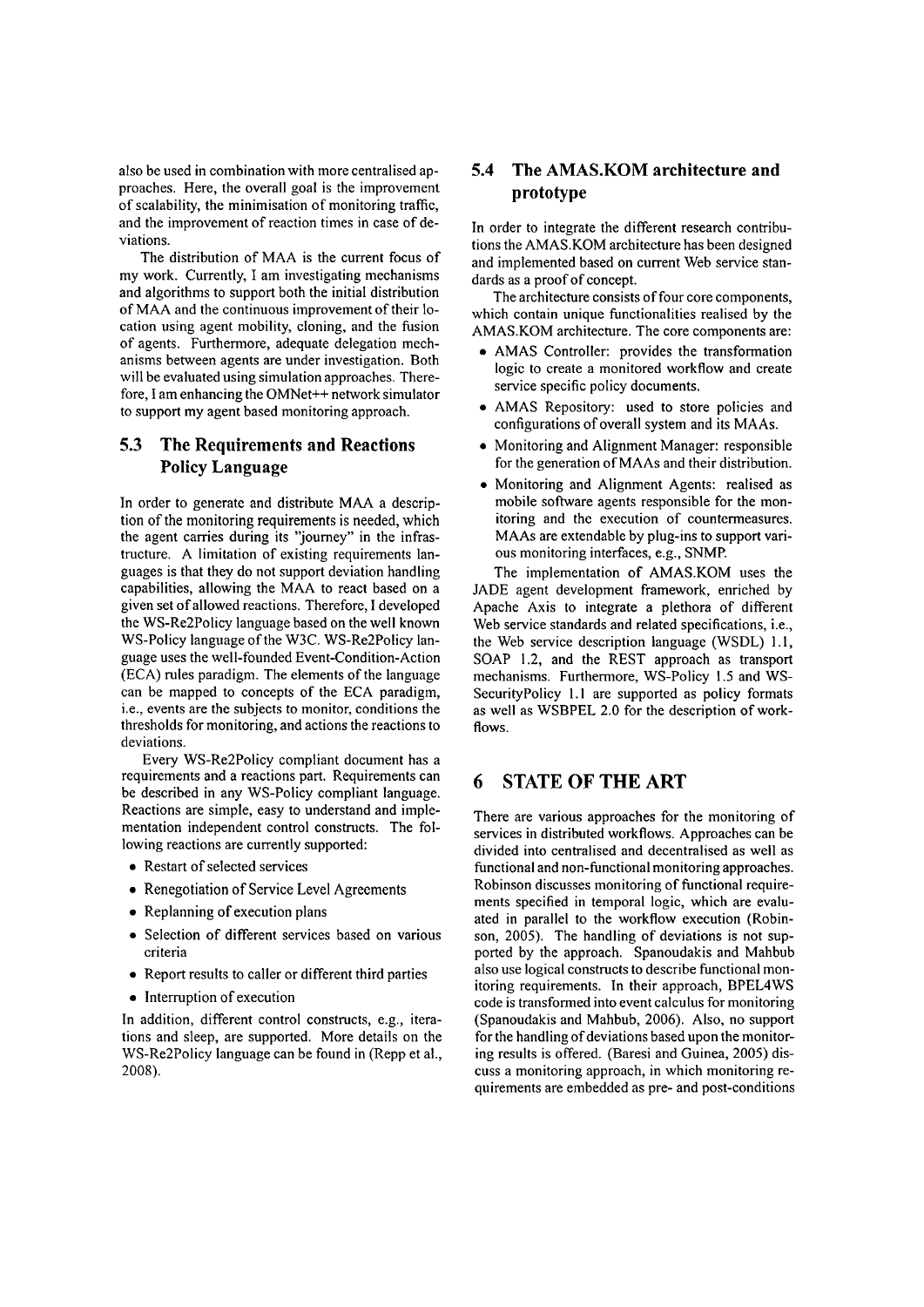BPEL. In order to generate a monitored instance of the workflow, a BPEL pre-processor is used for the extraction of the monitoring requirements. Again, no deviation handling is provided by the authors. In addition, there are various approaches for monitoring of non-functional requirements. (Canfora et al., 2005) describe a conceptual framework for monitoring of non-functional requirements as well as the replanning of service-based workflows, however, without any proofof concept. (Schmietendorfet al., 2005) focus on monitoring of performance and availability by independent third parties, but without support for deviation handling. (Berbner et al., 2007) provide QoS-aware service selection and replanning of workflows using centralised monitoring of non-functional requirements.

Furthermore, there are different approaches, which support decentralised monitoring instead of centralised monitoring. Some of them also make use of (mobile/software) agent technology for the distribution of the monitoring logic. An early representative from the area of network management is (Zapf et al., 1999), in which the authors present an approach for network monitoring supporting the integration of SNMP into an agent-based architecture. Also for network management purposes, (Gavalas et al., 1999) created a scalable framework based on mobile agents. Both network monitoring approaches only support monitoring and no deviation handling mechanisms. A further representative of agent-based monitoring approaches is discussed by (Liotta et al., 2001). In their work, software agents act as area managers responsibly for certain parts of a network. Instead of assigning the area at system start-up time, the monitoring agents are able to adapt to changes in the underlying network infrastructure and therefore move within the infrastructure.

There also exists a vast amount of classical approaches for network monitoring with and without applicability to Web services. Therefore, two of those representatives are shortly presented.(Gschwind et al., 2002) describes a performance analysis system focusing on transactions between Web browsers and Web servers. Here, monitoring is based on HTTP. Also of interest is the work of Feldmann, who uses cross-layer capturing and analysis of TCP and HTTP for Web performance studies, whose data is derived using packet capturing (Feldmann, 2000).

Also in scope of my research are languages to specify monitoring requirements and reactions to deviations of requirements and therefore adequate related work is provided in this paragraph. Baresi et al. provide the Web service constraint language supporting both functional and non-functional requirements (Baresi et al., 2006). It allows the specification of user, provider, and third party requirements in a WS-Policy compliant form. Ludwig et al. use WS-Policy included in WS-Agreement to specify requirements (Ludwig et al., 2004). Sen et al. do not use a WS-Policy based language. Instead they use past time linear temporal logic for the description of monitoring requirements (Sen et al., 2004). Lazovik et al. use proprietary business rules for the specification of functional and non-functional requirements (Lazovik et al., 2006).

### **7 CONCLUSION AND OUTLOOK**

Cross-organisational workflows based on Web service technology and the SOA paradigm realising collaborations between enterprises need consequent monitoring in order to fulfil various business requirements. Therefore, an integrated monitoring approach for distributed service-based workflows is needed, which supports both the detection of SLA violations and their correction.

In my research presented in this paper I work towards such an integrated approach. During my work, I contributed or currently contribute the following:

- An approach to generate monitored workflow instances based on a process description and specification of business requirements.
- $\bullet$  A policy language for the description of monitoring requirements and reactions to deviations of business requirements.
- An architecture facilitating mobile software agent technology for distributed monitoring.
- Mechanisms and algorithms for the efficient distribution of monitoring units in an infrastructure.

Especially, the last of the mentioned contribution is under strong investigation. Here, different approaches are currently investigated, e.g., the definition and solution of an optimisation problem for a cost and response-time efficient initial distribution of MAA. Also of importance is the continuous enhancement of WS-Re2Policy to natively support various QoS requirements. Finally, the enhancement of AMAS.KOM with security features as well as its integration with the OASIS Web Services Distributed Management standard are also open issues.